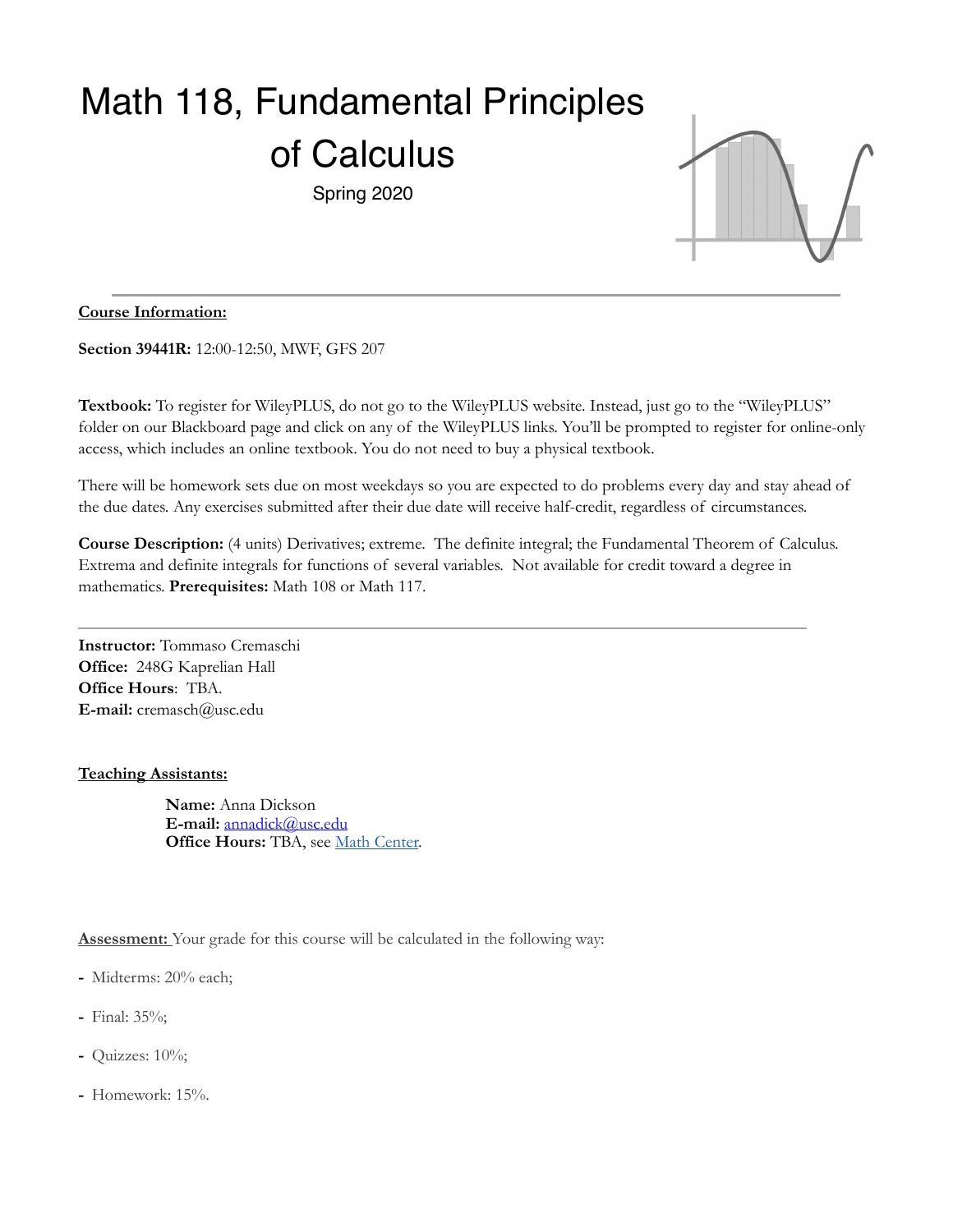Letter Grade Requirements: The interval "[a,b]" means all values values between the numbers "a" and "b" excluding but up to the number "b" and including the number "a".

Letter Percent of **Total Grade** Grade  $[90, 100]$  $\mathbf{A}$  $\mathbf B$  $[80, 90)$  $\mathsf{C}$  $[70, 80)$  $\mathbf D$  $[60, 70]$  $\overline{F}$  $[0,60)$ 

Individual exams and quizzes will not be curved, except in the rare case of a typo or error in a question that makes the question unsolvable. For record-keeping during the semester, letter grades will be assigned based on standard 10-point intervals (A: 100-90%, B: 90-80%, etc.) with plusses and minuses given appropriately.

At the end of the course, it's possible that letter grades may be adjusted to reflect the final distribution of the scores in the class. Such a curve would always be in your favor, else the standard 10-point interval would apply. However, no one will know if such a curve is necessary, or what the curve would be, until all grades are in and all drops are made. Don't bother asking if there will be a curve, because even if I knew, I wouldn't tell you.

**Homework/WileyPLUS:** The homework will be handled through the online system for our textbook, called WileyPLUS. These assignments will typically be due on Thursday nights at 11:59 p.m.. Late homework assignments will receive half-credit. To register for WileyPLUS, just click on any of the WileyPLUS links in the "WileyPLUS" folder of our Blackboard page. You'll be prompted to either enter the access code that came with your textbook, or to purchase online-only access. There is a 14-day grace period in which you may use the system without paying. If you bought the book from the bookstore, you already paid for the WileyPLUS access; the text comes with an access code. Otherwise, you can pay online and have e-book access.

**Quizzes:** There will be quizzes given during your Thursday discussion sections about weekly except those with exams. Each quiz will contain problems based on the material covered on the Tuesday worksheets of the same week. Quizzes will be scored out of 10 points. There will be no make-ups on missed quizzes, but your lowest two quiz scores will be dropped. You will be required to upload your quizzes to gradescope as well as hand them in, they will be graded electronically.

**Exams:** There will be exactly 3 exams. Specific information about each exam will be posted on Blackboard as the exam approaches. Any exam missed with valid documentation (such as a doctor's note from an emergency), will be omitted with the weight transferred either to the final exam, or to a makeup test, at the instructor's discretion. You may not take an exam earlier than scheduled. Missing an exam without valid documentation will result in a score of zero on that exam.You will be required to upload your exams to gradescope as well as hand them in, they will be graded electronically.

There are absolutely no makeups for the final exam. If you miss the exam with valid documentation, such as a doctor's note, you will be given an incomplete in this course and will need to resolve that incomplete by taking the common final for this course in a subsequent semester. No final exams may be taken early. For more information, see USC's final exam policy: https://classes.usc.edu/term-20213/finals/

The Final will be a cumulative exam, written by the Mathematics Department. It is university policy that no student may take this exam early or be allowed to skip it.

**● Exam 1:** 10/4 TENTATIVE.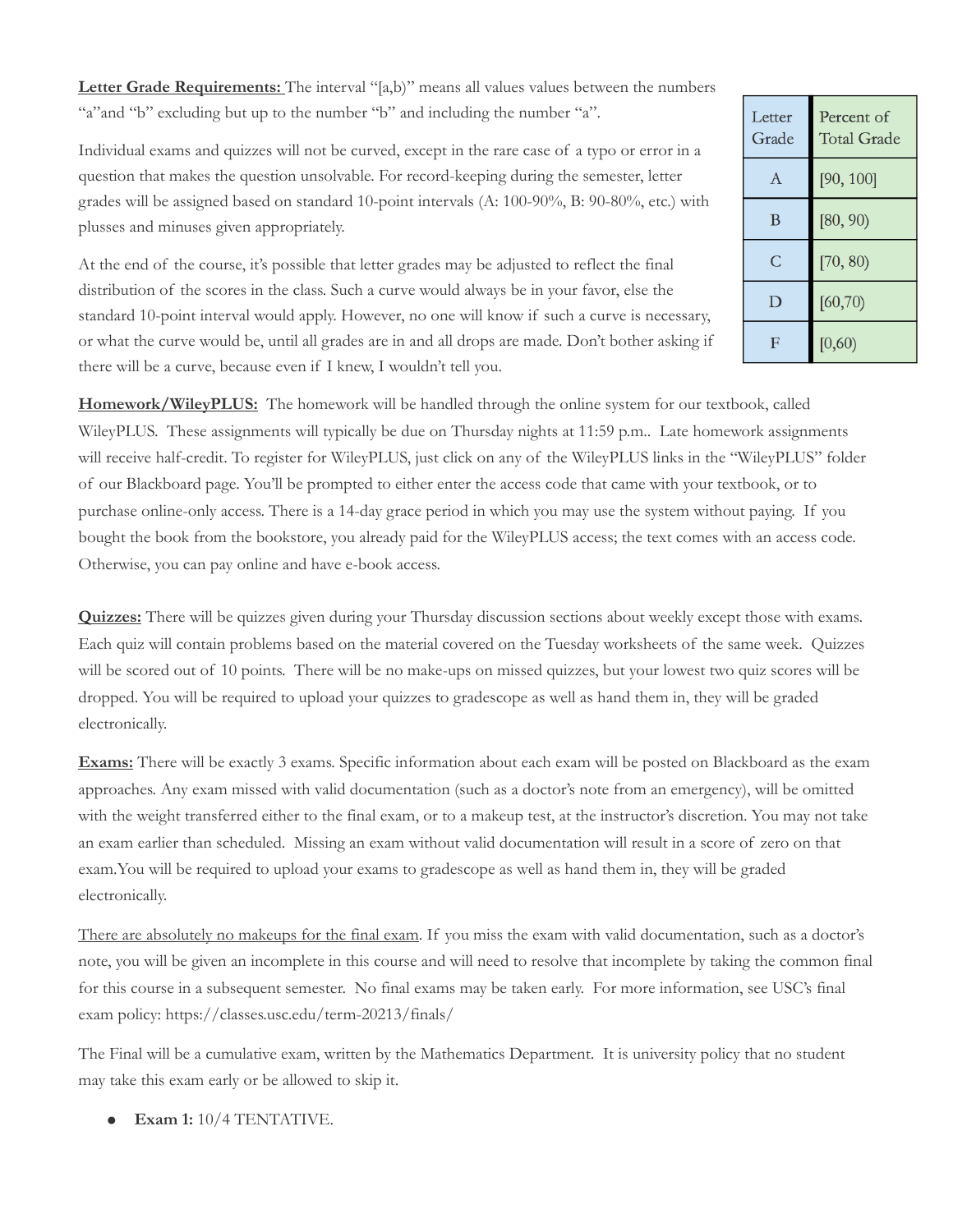- **● Exam 2:** 11/8 TENTATIVE.
- **Final Exam:** Wednesday, 08 December, 2-4pm PST.

**Calculators and Cheat Sheets:** You may use any calculator or technology that you wish for your homework. You may only use a scientific calculator without graphing technology for the quizzes and exams, unless otherwise noted. For the mid-terms you can bring a one page cheat-sheet.

**Math Center:** The [Math Center](https://dornsife.usc.edu/mathcenter/) is located in 263 KAP and is open Monday-Thursday 8 a.m.-7 p.m. and Friday 8 a.m.-5 p.m. It is primarily run by math graduate students at USC. The office hours of your TA will be held in the [Math](https://dornsife.usc.edu/mathcenter/)  [Center,](https://dornsife.usc.edu/mathcenter/) although you can go to the [Math Center](https://dornsife.usc.edu/mathcenter/) at any time it is open to ask for help.

**Computer and Cell Phone Use:** You may use your computer, phone, or any device in lecture and discussion as a calculator, aid, or other resource for our course. However, if you must use your laptop or tablet for non-course related purposes during the lecture, please kindly sit in the back of the room, so as not to distract other students.

**COVID-19:** At any time of the semester we might have to switch to lectures through zoom with little notice, so everyone should be ready and familiar with the system. Similarly some lectures might have to be completely remote.

#### **Statement on Academic Conduct and Support Systems**

## **Academic Conduct:**

Plagiarism – presenting someone else's ideas as your own, either verbatim or recast in your own words – is a serious academic offense with serious consequences. Please familiarize yourself with the discussion of plagiarism in SCampus in Part B, Section 11, "Behavior Violating University Standards" [policy.usc.edu/scampus-part-b.](https://policy.usc.edu/scampus-part-b/) Other forms of academic dishonesty are equally unacceptable. See additional information in SCampus and university policies on scientific misconduct, [policy.usc.edu/scientific-misconduct](http://policy.usc.edu/scientific-misconduct).

# **Support Systems:**

*Student Health Counseling Services - (213) 740-7711 – 24/7 on call* [engemannshc.usc.edu/counseling](https://engemannshc.usc.edu/counseling/)

Free and confidential mental health treatment for students, including short-term psychotherapy, group counseling, stress fitness workshops, and crisis intervention.

*National Suicide Prevention Lifeline - 1 (800) 273-8255 – 24/7 on call* [suicidepreventionlifeline.org](http://www.suicidepreventionlifeline.org/)

Free and confidential emotional support to people in suicidal crisis or emotional distress 24 hours a day, 7 days a week. *Relationship and Sexual Violence Prevention Services (RSVP) - (213) 740-4900 – 24/7 on call* [engemannshc.usc.edu/rsvp](https://engemannshc.usc.edu/rsvp/)

Free and confidential therapy services, workshops, and training for situations related to gender-based harm.

*Office of Equity and Diversity (OED) | Title IX - (213) 740-5086* [equity.usc.edu](https://equity.usc.edu/), [titleix.usc.edu](http://titleix.usc.edu/)

Information about how to get help or help a survivor of harassment or discrimination, rights of protected classes, reporting options, and additional resources for students, faculty, staff, visitors, and applicants. The university prohibits discrimination or harassment based on the following protected characteristics: race, color, national origin, ancestry, religion, sex, gender, gender identity, gender expression, sexual orientation, age, physical disability, medical condition,